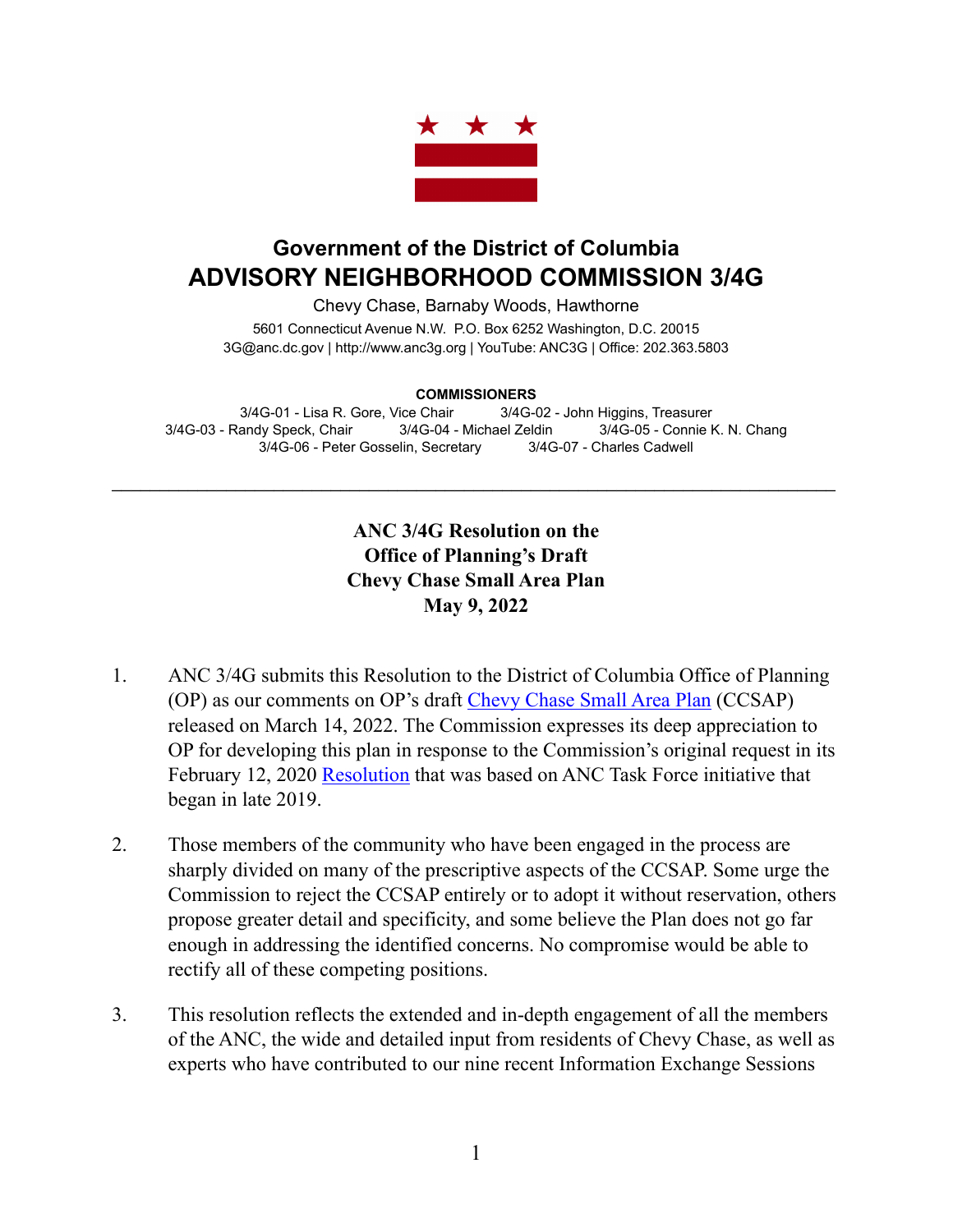carried out from Fall 2021 to Spring 2022. We have worked with the Office of Planning and have been both supportive and critical at various times.

- 4. The Commission looks forward to positive change in Chevy Chase DC and, in asking two years ago for the development of a Small Area Plan, emphasized the need to increase diversity, promote and accommodate growth, while balancing the livability of Chevy Chase DC that is characterized by its scale, function, and character. The amenities that have drawn people to Chevy Chase for decades need to be open to greater economic and racial diversity. A Small Area Plan *alone* does not accomplish these goals. As expressed in the reports and our resolutions related to our 2019-20 Comprehensive Plan and Racism Task Forces, we are committed to take concrete steps to shape our more inclusive future.
- 5. We appreciate that the CCSAP is one part of a longer journey an important one, but still only part of a longer-term project toward making the Connecticut Avenue corridor (Gateway, Civic Core, Western Frontage, and Eastern Frontage) more equitable, environmentally sustainable, and vibrant for us and the next generation of residents. While we remain committed to the broad, descriptive goals and visions in the OP draft, we have concluded that to reach the aims of the CCSAP will require an extended level of community engagement on the issues covered within the Plan, enhanced steps by the city to communicate with citizens as the details of change are specified and adopted, and OP's coordination with other city agencies with a role in shaping our community's future. We are committed to helping guide change, maintain community engagement, and work closely with District agencies who are tasked to implement these ideas. To that end, we will establish a Standing Committee on Zoning, Design, and Development to advise us on a new zoning overlay or zone to govern land use and urban design guidelines, as suggested in the CCSAP.
- 6. With respect to the draft CCSAP, the Commission asks and expects OP tomake the following changes to help assure this planning effort's success.
	- It is essential that the CCSAP require creation of a new zone and form-based codes that will apply to all future development (as mentioned on page 59 of the CCSAP). Those standards must include, among other things, reasonable specifications for height, setbacks, buffers with nearby residents, alley accessibility, and design features. This is the only way to ensure that new structures will meet the community's expectations for balanced development.
	- The CCSAP requires language specifying that during the period before a new zone or form-based code is developed, the design guidelines in the CCSAP serve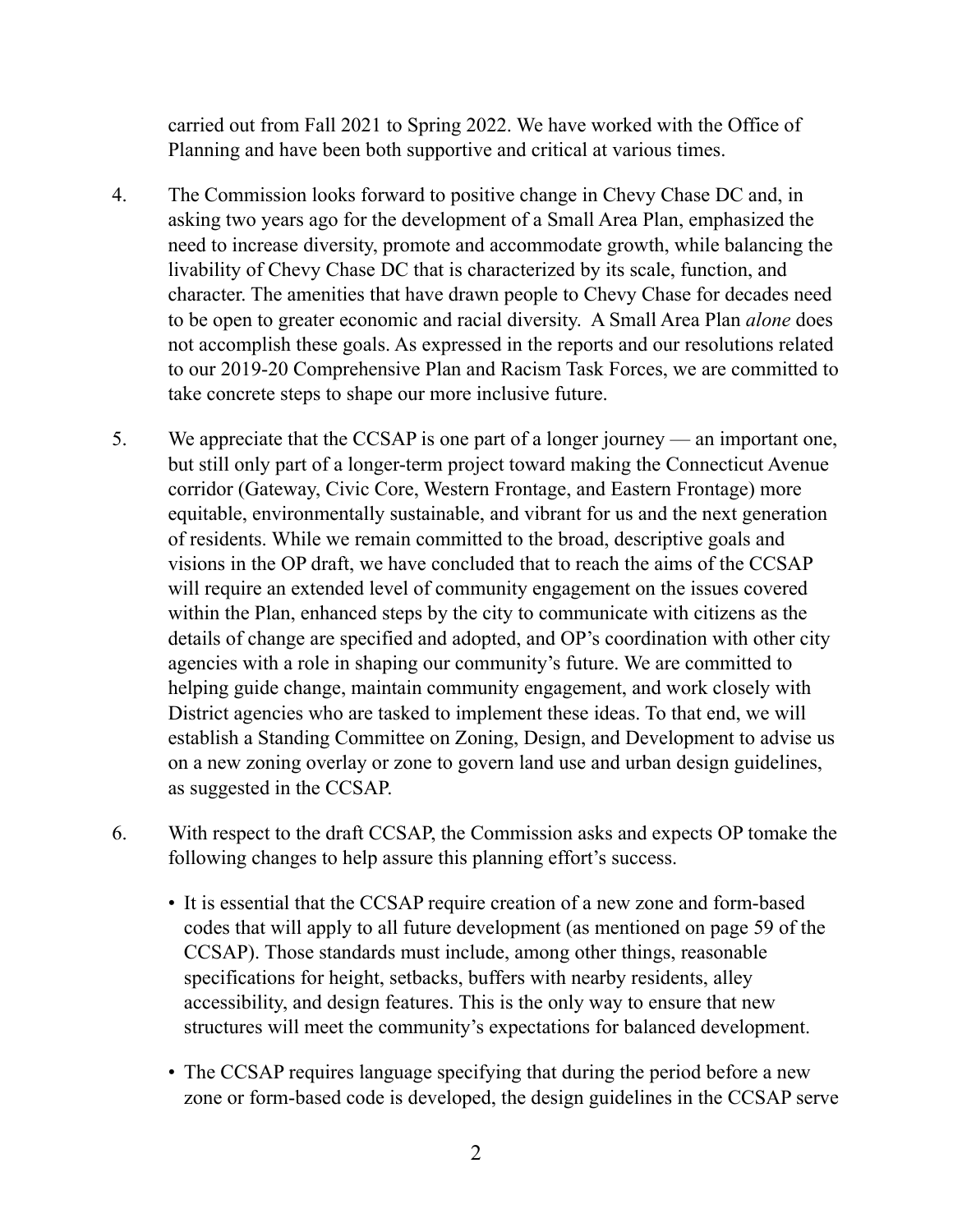as a benchmark or floor for any decisions that may come before the Zoning Commission.

- It is equally essential that the ANC and the community be integrally involved in the creation of the new zone and form-based codes. We will, of course, rely on the views of zoning and design experts and the District's experience with other special zones, but residents have a large stake in how the CCSAP is implemented, and as their representative we ask and expect to have a seat at the table on any steering committee or other mechanism as the detailed standards are developed and before they are presented to the Zoning Commission.
- The CCSAP requires specificity for affordable housing goals. The Commission continues to support its [March 22, 2021 resolution](https://anc3g.org/wp-content/uploads/2021/04/3-22-2021-Meeting-Minutes.pdf) to include mixed-income housing in the Civic Core with a goal of at least 50% dedicated affordable housing and for the remaining Plan area a "goal of at least 25% affordable housing, with a focus on households earning 50% or less of MFI, considering other requirements as well." The Commission also strongly supports Recommendation 4.3 and a commitment to develop "options for providing deeper affordability for rental and *homeownership*, such as vouchers and *community land trusts*" (emphasis added), as well as exploration of opportunities for not-for-profit developers to provide more affordable housing (CCSAP pages 32-33).
- The CCSAP must address more specifically how infrastructure schools, transportation, parking, water, sewer, etc. — will be planned concurrently with any new development on the Connecticut Avenue corridor. As the Commission emphasized in its 2020 Resolution, whatever growth may occur in the Chevy Chase planning area cannot happen without accompanying infrastructure, and there must be a plan to make that happen.
- The CCSAP should not include topics that are outside the scope of this planning effort. In particular, Recommendations 4.4 and 4.7 of the draft CCSAP should be stricken. Though they may be considered in another forum at another time, they do not belong in the CCSAP, and the Commission does not support its inclusion.
- The Commission specifically notes Recommendation 2.6, which "support[s] community efforts for historic landmark and historic designation of eligible resources within the Connecticut Avenue commercial corridor," which encompasses the possible designation of the west side of Connecticut Avenue as a historic district. The Commission believes that nothing in the CCSAP should